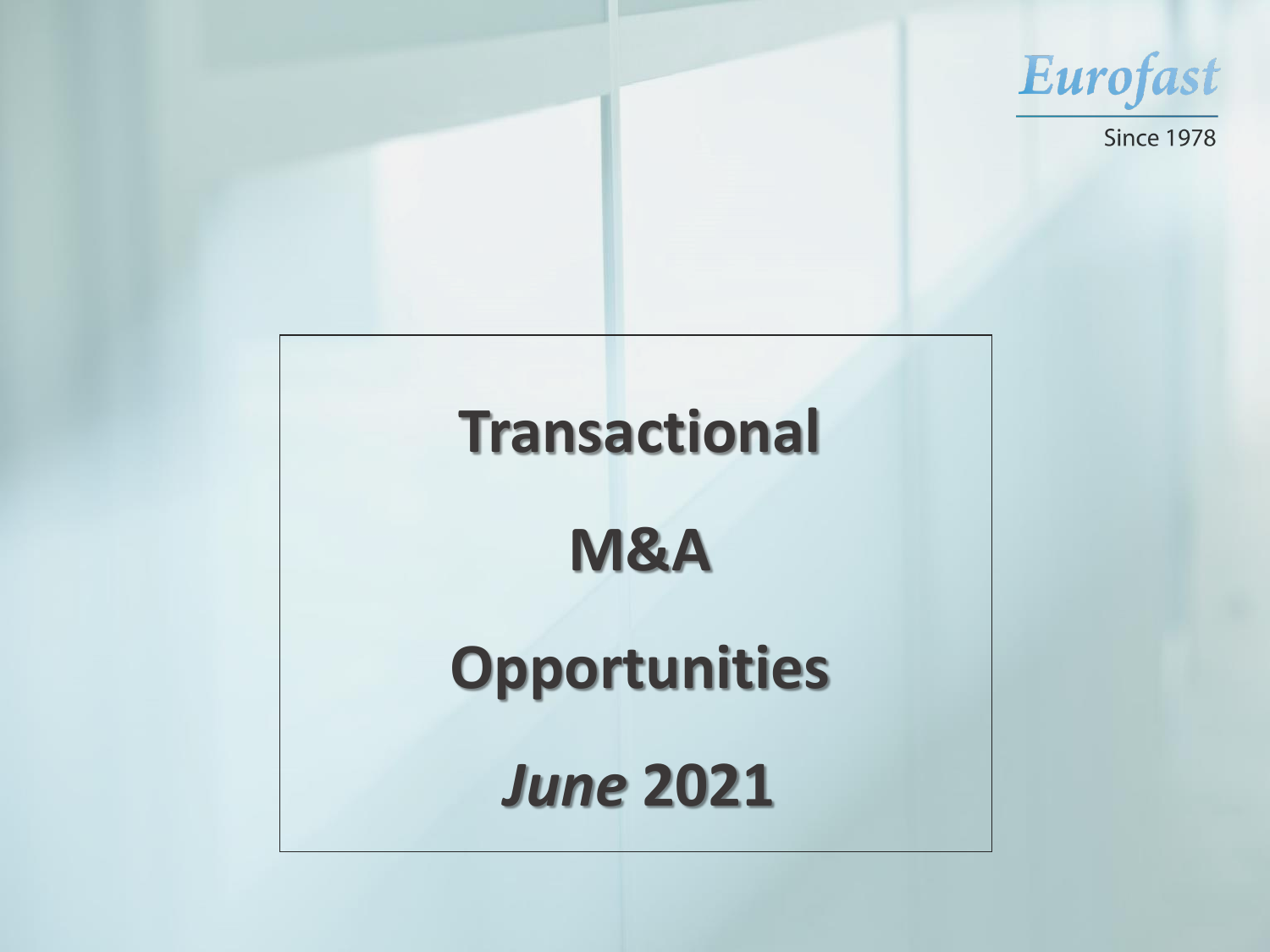|                       | <b>Deal</b><br>proposition         | <b>Description</b>                                                                                                                                                                   | <b>Country</b> |
|-----------------------|------------------------------------|--------------------------------------------------------------------------------------------------------------------------------------------------------------------------------------|----------------|
| <b>New</b><br>enquiry | Hotel - sell side                  | Hotel building for sale in Crete on beach front.<br>Sale price: $€$ 3.6MM.<br>Area: $21.005.23$ m <sup>2</sup> .                                                                     | <b>Greece</b>  |
| <b>New</b><br>enquiry |                                    | Commercial building on premium beachfront location ideal of company<br>headquarters and not only. Centrally located on the coastal avenue with                                       |                |
|                       | Commercial<br>building - sell side | unobstructed view to the sea. Spanning across 9 levels, basement, ground<br>floor, mezzanine, 1-6 upper floors and an uncovered roof garden.<br>Underground parking space available. | <b>Cyprus</b>  |
|                       |                                    | Total covered area: 2.328 m <sup>2</sup> . Title deeds, planning permit, building permit<br>and architectural plans available.<br>A high return investment.                          |                |



**[info@eurofast.eu,](mailto:info@eurofast.eu) www.eurofast.eu**

# **Eurofast \_Opportunities list June 2021**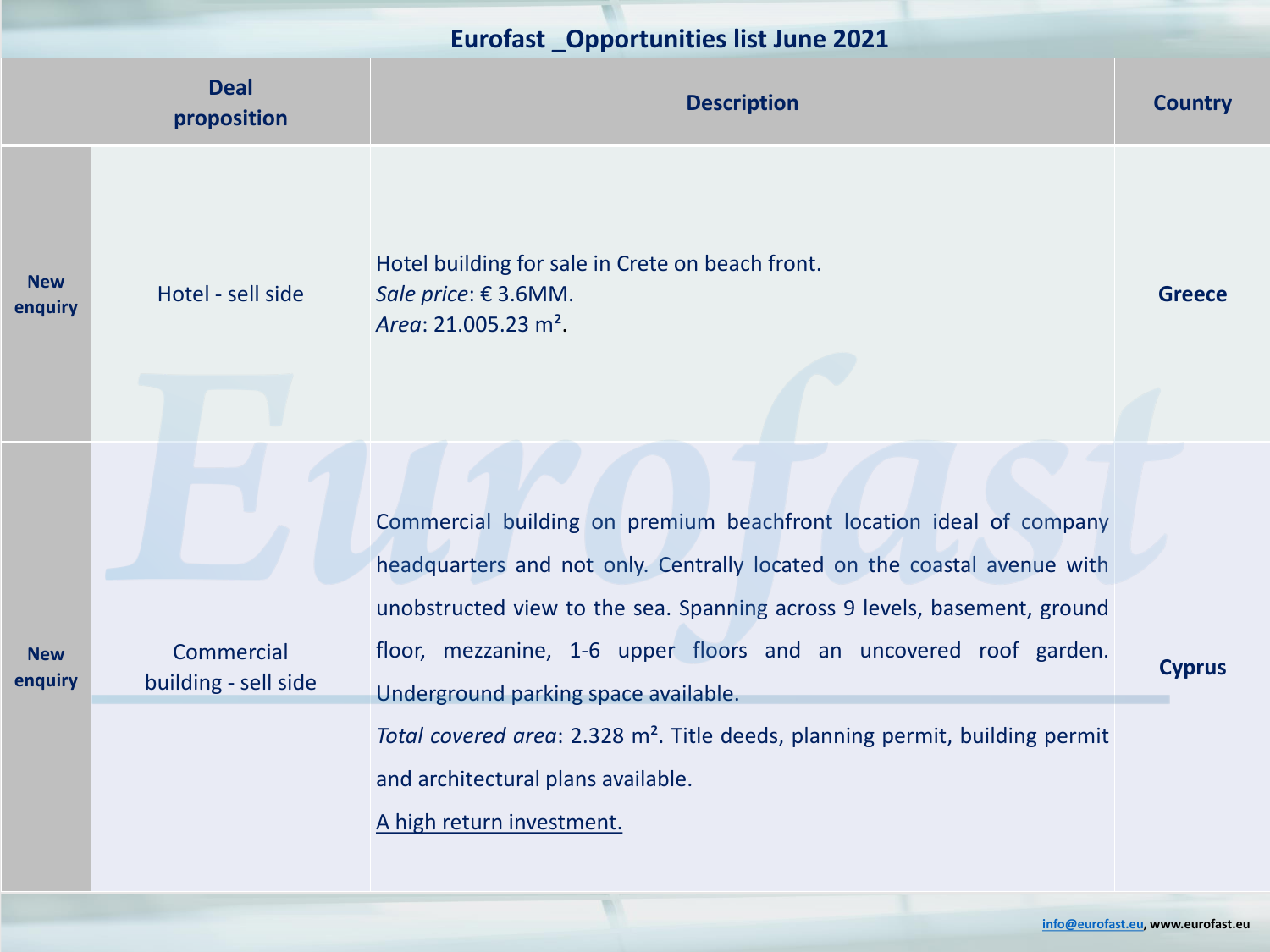## **Deal proposition Description Country**

**New enquiry**

Land for sale

A modern residential complex in Tivat, approved by the State Architect. Only 500m from the nautical village Porto Montenegro. The apartments will have a view of the sea, marina Porto Montenegro and city park. The new complex consists of 88 apartments, 10 studio apartments 40 one bedroom, 34 two bedroom, and 4 three bedroom apartments. The complex will consist of a garage, a gym, a sauna, kids swimming pool, outdoor swimming pool and a concierge service. The proposal is to form a joint venture partnership. The investor will invest  $\epsilon$  6MM for the construction of 9.200 m² of the residential complex. It is expected that total income from the sale of the 56 apartments and the 42 garages will be over  $\epsilon$  9MM. The land is situated in one of the most exclusive areas on the Montenegrin coast. The location is well connected with three airports: Tivat, Podgorica and Dubrovnik. The total area of the land is 3.959 m<sup>2</sup>, and the size of the existing object is 668 m<sup>2</sup>. The total GBA is 10 000 m<sup>2</sup> (above the ground 8.000 m², below the ground 2.000 m²). The construction of a 5-star hotel is planned consisting of a rooftop restaurant with a sea view, indoor and outdoor swimming pool, wellness and spa, gym, casino, conference room and garage. In front of the plot is the beach, which will be leased from the State of Montenegro for 30 years with the possibility of an extension. A beach restaurant along with a beach bar and few berths are planned as an integral part of beach design. Between the subject site and the old city the construction of a luxury marina and 5-star

resort are planned.

#### **Montenegro**

## **DEALS FROM PREVIOUS MONTHS**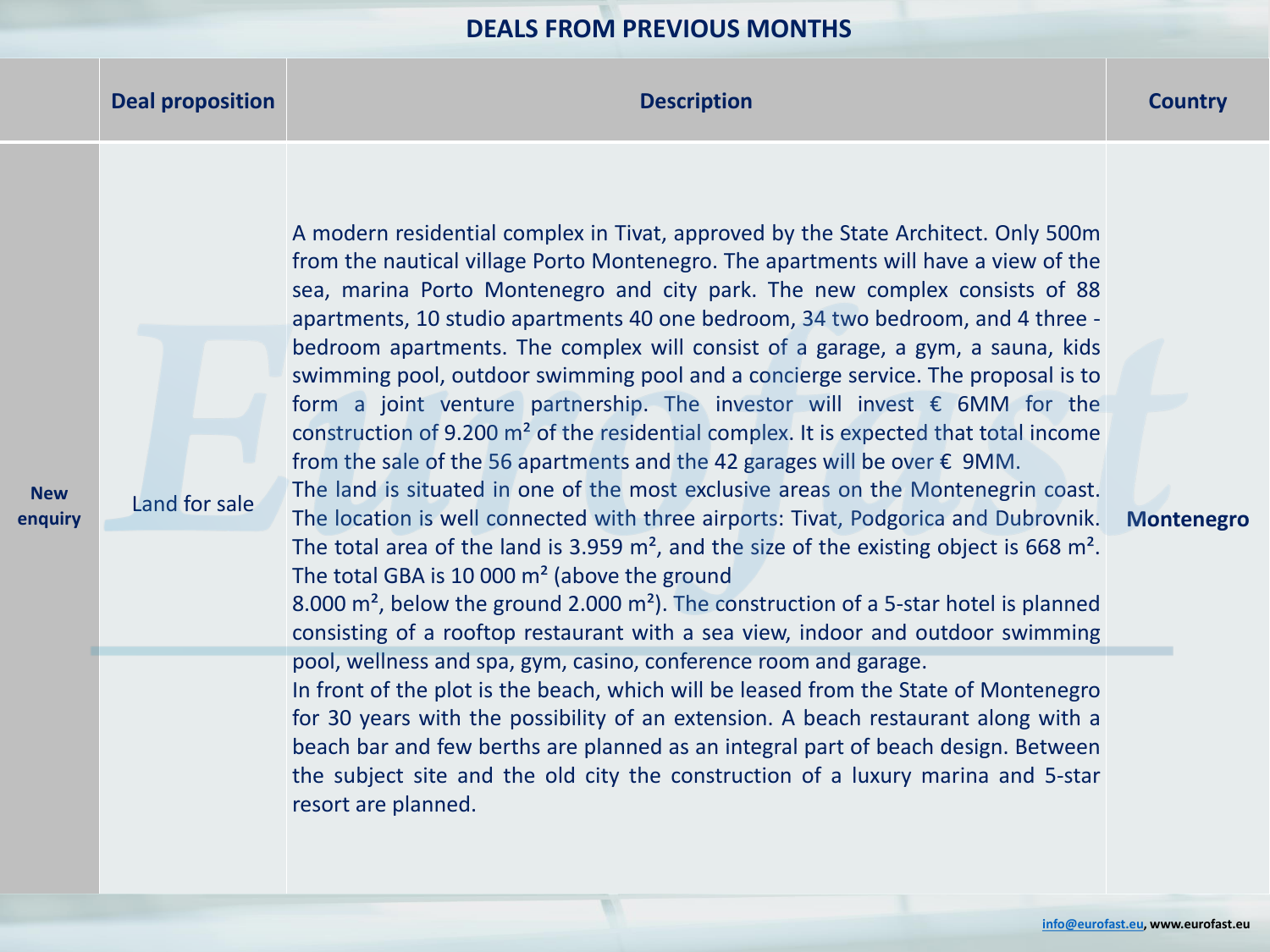**enquiry**

|                      | <b>Deal</b><br><b>Proposition</b>                                                                   | <b>Description</b>                                                                                                                                                                                                                                                                                                                                                                                                                                                                                                                                                                                                                                                                                                                                                                                                                                                                                                                                                                                                                                                        | <b>Country</b> |
|----------------------|-----------------------------------------------------------------------------------------------------|---------------------------------------------------------------------------------------------------------------------------------------------------------------------------------------------------------------------------------------------------------------------------------------------------------------------------------------------------------------------------------------------------------------------------------------------------------------------------------------------------------------------------------------------------------------------------------------------------------------------------------------------------------------------------------------------------------------------------------------------------------------------------------------------------------------------------------------------------------------------------------------------------------------------------------------------------------------------------------------------------------------------------------------------------------------------------|----------------|
| <b>New</b><br>nquiry | <b>Conversion of feather</b><br>by-product of poultry<br>production into aqua feed and<br>pet food. | The company has developed an innovative system and machinery for<br>converting a safe and abundant feather by-product of poultry<br>production into highly digestible protein-rich meal for use in aqua feed<br>and pet food, in an environmentally sound and resource-efficient way.<br>The end product meal would provide a viable, sustainable and cost-<br>effective alternative to fish meal and soy meal, thus contributing to the<br>sustainability of feed and circular bio-economy. Interest in the product<br>has been confirmed by several major aqua feed and pet food producers.<br>The company is looking for financing in the amount of up to $\epsilon$ 1,8MM in<br>exchange for up to 20% equity stake, in order to set up an industrial - 2<br>t/h - -scale demo facility in Slovenia. Total project costs over the three<br>years are $\epsilon$ 4MM, of which $\epsilon$ 2,2MM is expected to come from grant<br>financing, applied for under the EU LIFE programme under thematic<br>priority of Resource-efficiency and green and circular economy. | Slovenia       |
| <b>New</b><br>nquiry | Hotel - sell side<br>(Distressed)                                                                   | The 3-star hotel is located on the shores of the Black Sea. Sale price: $\epsilon$<br>8.5MM. The hotels has 280 double rooms and 26 apartments, 2<br>restaurants where the food preparation is an art, fully endowed<br>conference halls, outside pool and leisure area. Adjacent to the hotel, a<br>large area is available with the necessary permit for the construction of<br>a skyscraper.                                                                                                                                                                                                                                                                                                                                                                                                                                                                                                                                                                                                                                                                           | <b>Romania</b> |

**enquiry**

### **Romania**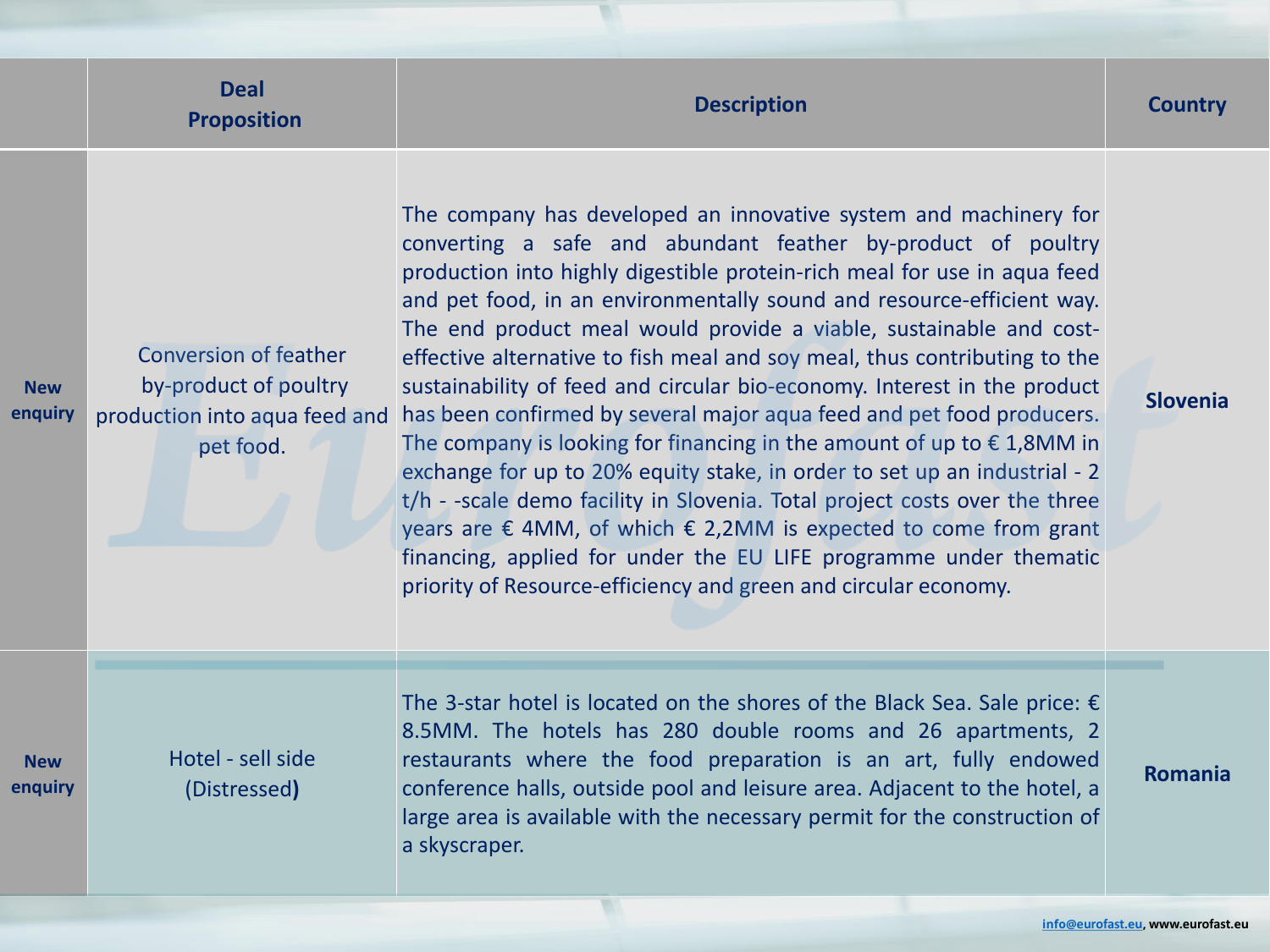|                       | <b>Deal</b><br><b>Proposition</b>                                                           | <b>Description</b>                                                                                                                                                                                                                                                                                                                                                                                                                                                                                                                                                                                                                                                                                                                             | <b>Country</b> |
|-----------------------|---------------------------------------------------------------------------------------------|------------------------------------------------------------------------------------------------------------------------------------------------------------------------------------------------------------------------------------------------------------------------------------------------------------------------------------------------------------------------------------------------------------------------------------------------------------------------------------------------------------------------------------------------------------------------------------------------------------------------------------------------------------------------------------------------------------------------------------------------|----------------|
| <b>New</b><br>enquiry | Real estate in the<br><b>Tuscany Region</b><br>(Distressed)                                 | The real estate consists of a 37 buildings that used to make up part of an old village.<br>The property is completed with plots of land (1.438 hectares) for agricultural use<br>(olive trees, arable land) and large wooded areas. Part of the land is also used as a<br>hunting reserve. An urban planning agreement was provided in 2000 which provided<br>for the construction of a tourist accommodation complex including a hotel, a golf club<br>and club house, a horse centre, commercial area, residential/tourist area. In total, the<br>structure is expected to have around 234 apartments (divided into one - room, two -<br>- room, three - room and four - room apartments) for a total capacity of 860 beds.<br>Price: € 8MM. | <b>Italy</b>   |
| <b>New</b><br>enquiry | Hotel - sell side                                                                           | A seven-storey hotel located in the heart of the historic area of Athens. It offers 18<br>rooms and 7 suites. Sale price: $\epsilon$ 5.5MM.                                                                                                                                                                                                                                                                                                                                                                                                                                                                                                                                                                                                    | <b>Greece</b>  |
| <b>New</b><br>enquiry | Land for sale in<br>Zambia ideal for<br>resort/casino/<br>suites/apartment/g<br>olf courses | An extremely beautiful, commercial property with ample land next to Victoria Falls.<br>Well situated in a predominantly tourist and resort area. Accessible to all social<br>amenities. The land is approximately 103 hectares. The land has been earmarked for<br>a 5 star Hotel that will overlook the Zambezi River.                                                                                                                                                                                                                                                                                                                                                                                                                        | Zambia         |
| <b>New</b><br>enquiry | <b>Glamping</b>                                                                             | Team within the tourist industry looking for investors/financing in order to start a<br>glamping project.                                                                                                                                                                                                                                                                                                                                                                                                                                                                                                                                                                                                                                      | <b>Europe</b>  |
| <b>New</b><br>enquiry | Hotels - buy side                                                                           | 4 or 5 star hotel(s)<br>seeking<br>to<br>The client is<br>buy l<br>in l<br>European<br>any<br>location 4 or 5 star category. Budget approx. $\epsilon$ 25MM.                                                                                                                                                                                                                                                                                                                                                                                                                                                                                                                                                                                   | <b>Europe</b>  |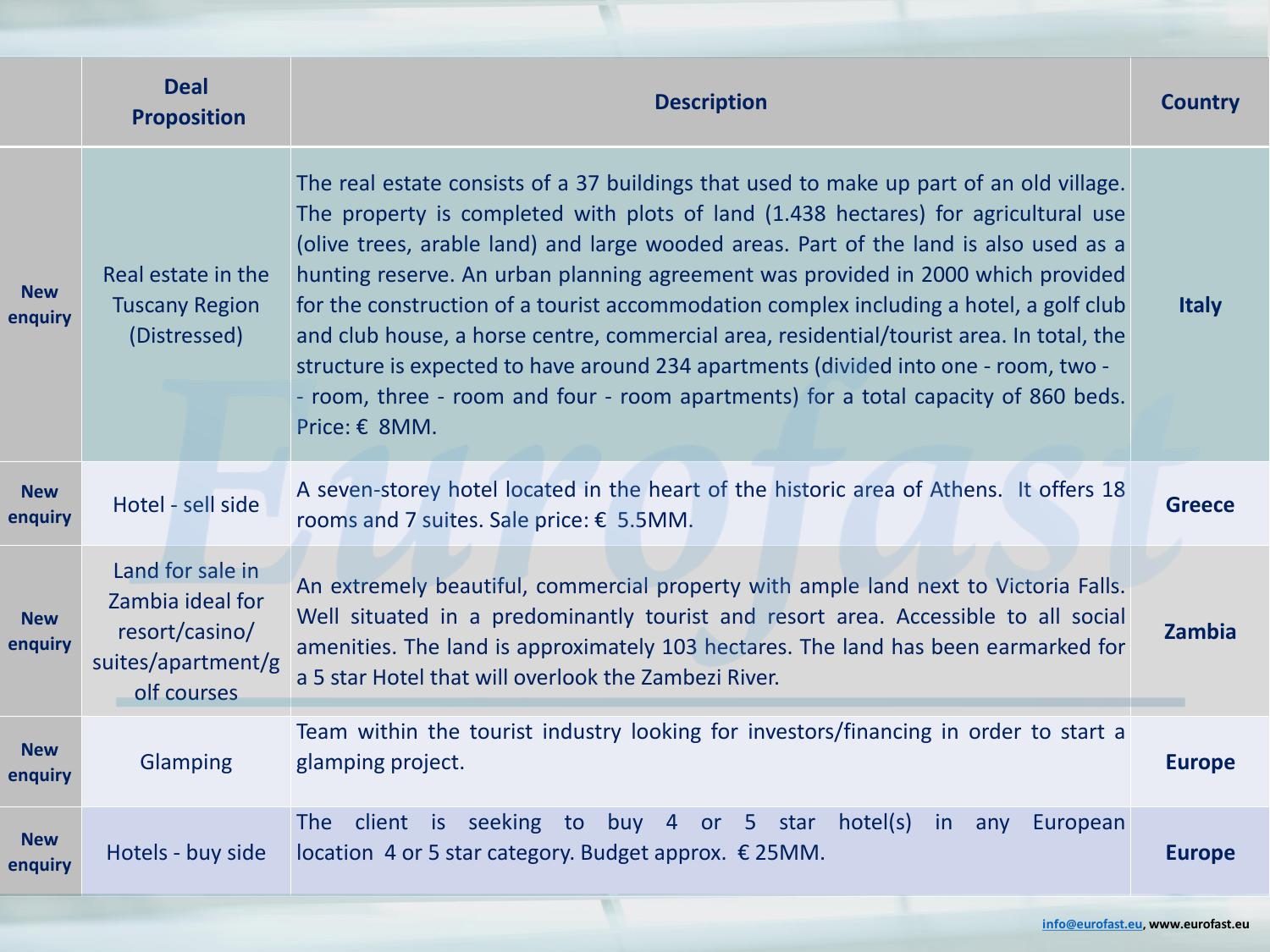|                       | <b>Deal</b><br><b>Proposition</b>                                                                     | <b>Description</b>                                                                                                                                                                                                                                                                                                                                                                                                                                                                                                                                                              | <b>Country</b> |
|-----------------------|-------------------------------------------------------------------------------------------------------|---------------------------------------------------------------------------------------------------------------------------------------------------------------------------------------------------------------------------------------------------------------------------------------------------------------------------------------------------------------------------------------------------------------------------------------------------------------------------------------------------------------------------------------------------------------------------------|----------------|
| <b>New</b><br>enquiry | $\epsilon$ 200MM Private<br>Equity Fund,<br><b>Renewable Energy</b>                                   | Investment in a $\epsilon$ 200M Private Equity Fund based in Luxembourg, specialized in<br>the development and operation of Renewable Energy projects across Europe.<br>Expected returns in the mid tens (14,9%). Distribution yield of 3% - 5% after the<br>third year. • Phasing out through securitization after ten years of investment. Co-<br>investment solutions available.                                                                                                                                                                                             | Luxembourg     |
| <b>New</b><br>enquiry | High tech<br>start-ups                                                                                | A unique opportunity for accredited investors to tap into the success of Israeli<br>innovation by investing in a Venture Fund that would invest in early-stage high-<br>tech start ups in Israel.                                                                                                                                                                                                                                                                                                                                                                               | <b>Israel</b>  |
| <b>New</b><br>enquiry | Three luxury hotels<br>in Greece for sale                                                             | Three luxury hotels in Greece for sale. The hotels have a recently signed<br>management contracts spanning 7 years (+5 yrs. optional) starting 2021 and<br>yielding approx. 5.4% of total asking price yearly.                                                                                                                                                                                                                                                                                                                                                                  | <b>Greece</b>  |
| <b>New</b><br>enquiry | <b>Nanomaterials and</b><br>active / smart glass<br>(for energy)<br>generation and<br>energy savings) | Nanomaterials company with technology in transparent solar glass for greenhouse<br>applications and dynamic (smart) glass for building applications. The company<br>utilizes innovative materials and deposition techniques to deliver glass products<br>that can reduce the energy footprint for buildings by reducing energy for cooling /<br>lighting / and also transparent glass that produces electrical energy from sunlight.<br>Capital Raising € 20 -<br>- 25MM in two rounds, Series-A and Series-B (Series-A is completed). The<br>company's technology is patented. | <b>Greece</b>  |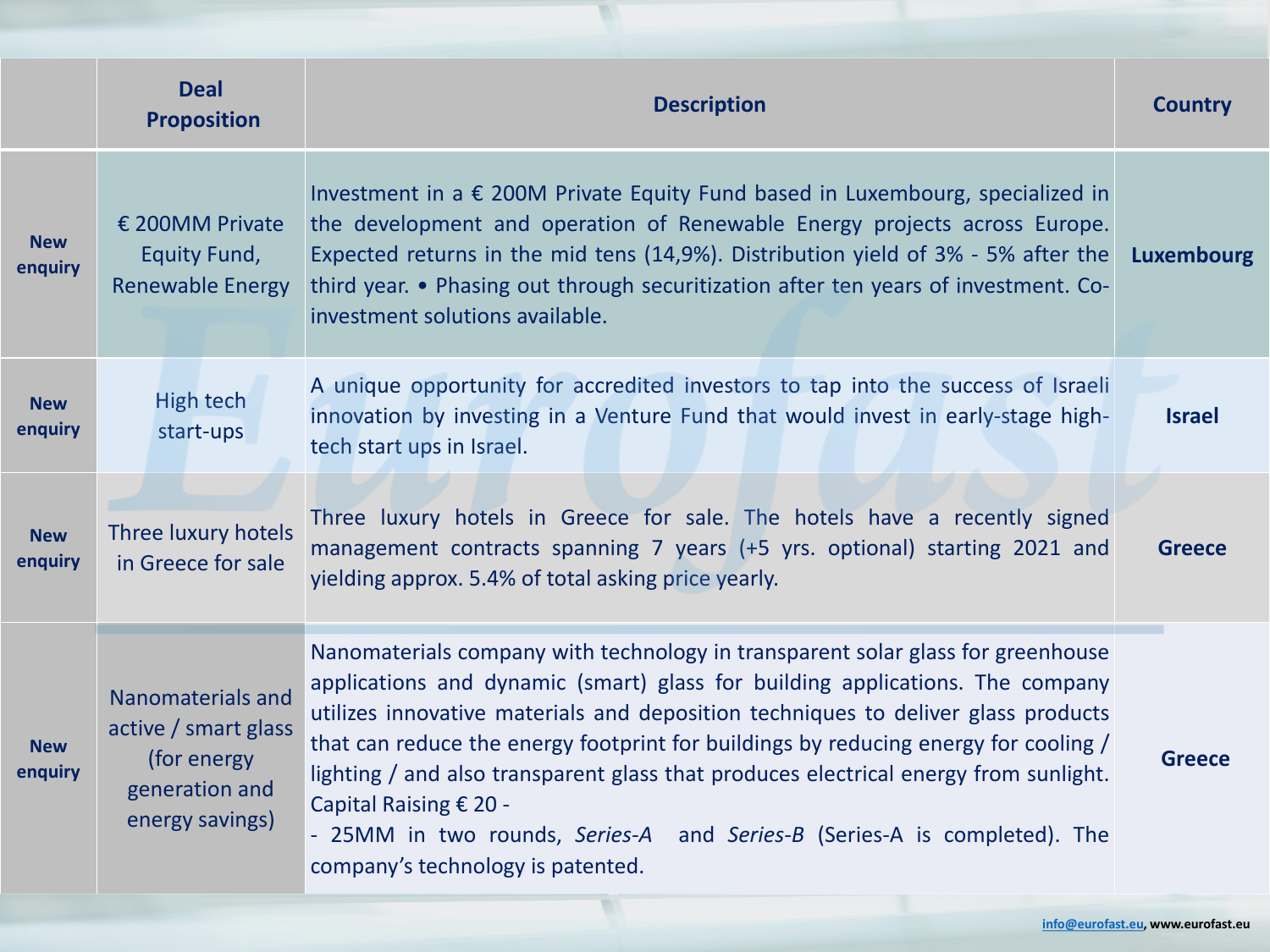|                                       | <b>Deal</b><br><b>Proposition</b>             | <b>Description</b>                                                                                                                                                                                                                                                                                                                                                                                                                                                         | <b>Country</b> |
|---------------------------------------|-----------------------------------------------|----------------------------------------------------------------------------------------------------------------------------------------------------------------------------------------------------------------------------------------------------------------------------------------------------------------------------------------------------------------------------------------------------------------------------------------------------------------------------|----------------|
| <b>New</b><br>enquiry                 | Hotel complex<br>for sale                     | 5 star hotel complex near the beach with main hotel tower, 5 blocks of<br>rooms/apartments, outside and indoor entertainment areas and supporting<br>buildings, in a seaside resort in Southern Russia.                                                                                                                                                                                                                                                                    | <b>Russia</b>  |
| <b>New</b><br>enquiry                 | Private<br>stevedoring<br>company for<br>sale | The main activities of the company are reception, loading, unloading and storage of<br>import, exports and transit goods passing through the Constanta Harbour.<br>The company can handle any kind of goods, unpacked, packed, unitized and bulk<br>(except liquids), directly or storing them within the four open air platforms of<br>approx. 63.300 m <sup>2</sup> and 7 groups of warehouses.<br>The company also owns other assets including another commercial port. | Romania        |
|                                       |                                               | The marina will be situated on the southeastern coast of Cyprus. Current market<br>value of the project is $\epsilon$ 96MM (land only and permits). Total GDV is over $\epsilon$ 200MM.                                                                                                                                                                                                                                                                                    | <b>Cyprus</b>  |
| <b>Not</b><br>mandated<br>exclusivity | <b>Marina</b>                                 | 300-berth marina. Point of entry to Cyprus.<br>Serviced yacht club with 24 exclusive suites on a separate building, 123 waterfront<br>apartments, penthouses, duplex penthouses and garden villas. Beach front hotel of<br>96 rooms with club house and facilities. Commercial area of 5.000 m <sup>2</sup> , a mix of<br>international boutiques, cafés, restaurants and bars.                                                                                            |                |

 $\mathbb{R}^n$